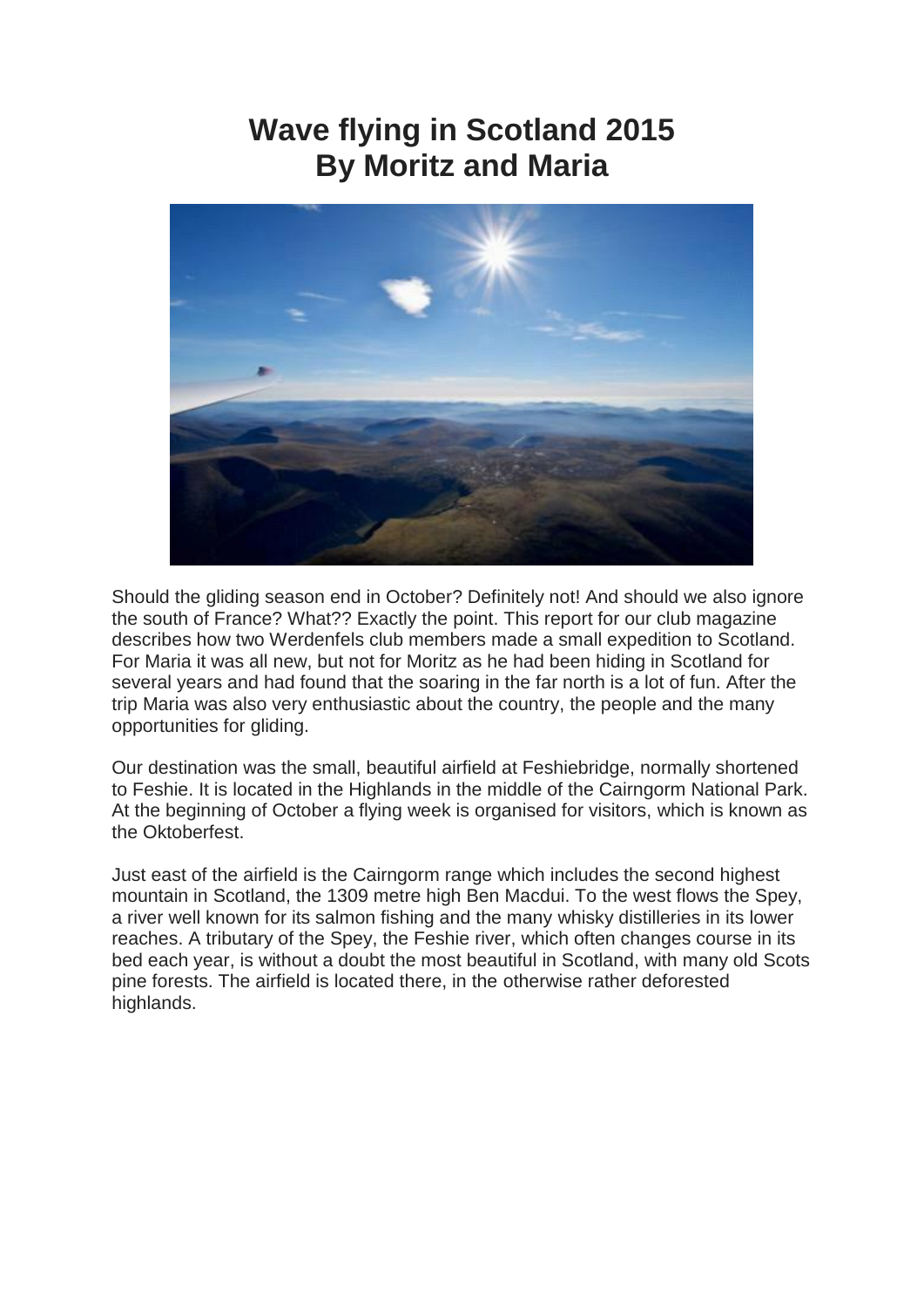

# **Feshiebridge and the Grampian Highlands**

The journey to Scotland via Luxembourg, Belgium, Calais, Dover and then east of London up to the north of the UK was smooth. It was 20 hours of driving plus the ferry crossing and breaks as necessary. We left our airfield in Ohlstadt on Friday at seven a.m. with the Duo Discus ACM in the trailer.

Even with 12 year old Volkswagen technology, we made good progress, with few stops or delays. We therefore arrived at the port in Calais earlier than expected but without any problems or extra cost we were able to take an earlier overnight ferry. We continued next day with short breaks and arrived in the early afternoon.

After the obligatory cup of tea on arrival, we rigged the Duo, which somehow seemed a bit more difficult than normal. This was possibly a side effect of the long car ride. On Saturday Maria had a familiarization flight with Nick, an Englishman and former Bristow Training Captain. This was a good choice because the Scots speak English in the same way as the Bavarians speak correct German. Aye right!

Maria was pleasantly surprised that even at the low wind speed the ridge lift was beautifully smooth. For the next day more wind was predicted and it would probably be rougher. The Duo was dressed for its first night in the far north. Then we ate together in the clubhouse and there was beer at the nicest gliding club bar in the world, together with a little briefing about local conditions and peculiarities.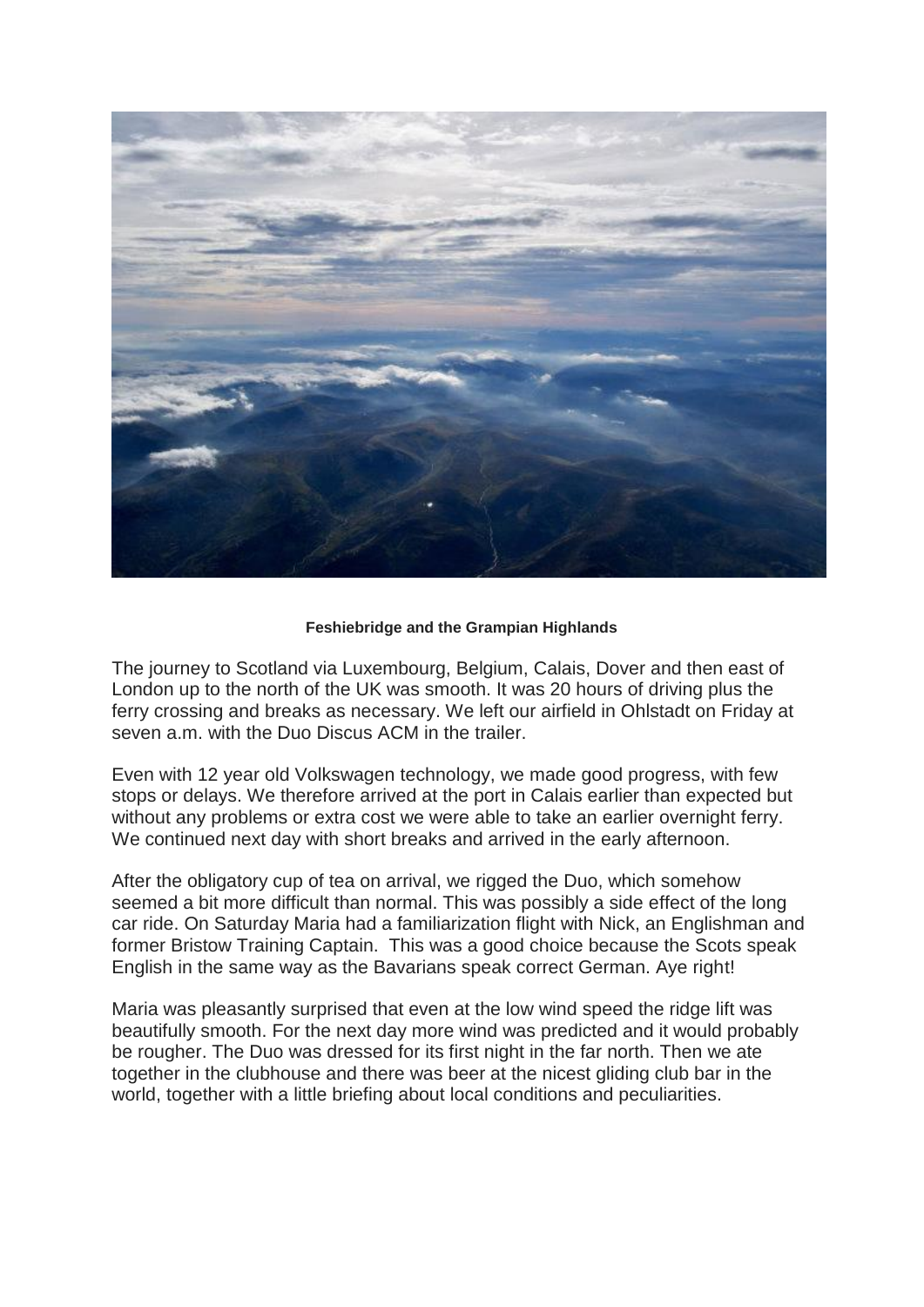

#### **The Feshie bar**

On Sunday morning everything was made ready for flying. We put together the new oxygen system and installed it in the aircraft and so we were not the first at the launch point on runway 21. We got the message that the house ridge, the South Bowl, was not really working as wave was destroying the lift. Nick advised us that we ought to be towed into the valley, upwind and higher than the usual 2000 ft to get directly into the lift. We were lucky. At the usual position the vario on tow was showing very good lift. We released at 2000 feet and we were in smooth lift. Now it was up to ourselves to use these conditions for the rest of the day. Due to the low height of the mountains, the waves move around, especially at the lower levels where the valley wind systems are partly against the prevailing wind direction. Again and again we found better lift than the others. That day they saw the Duo almost only from underneath. Already on its first day our Duo wanted to be the real Highlander – there could only be one!

Unfortunately, there was no wave over 12,000 ft and so flying too far away from the airfield would have been a bit risky. But the six hours in the air were not boring for one minute. In the evening there was another delicious meal in the clubhouse. The vegetarian dish was again the better choice – so Maria said. The day ended with a late social session, with an unmissable "wee dram"!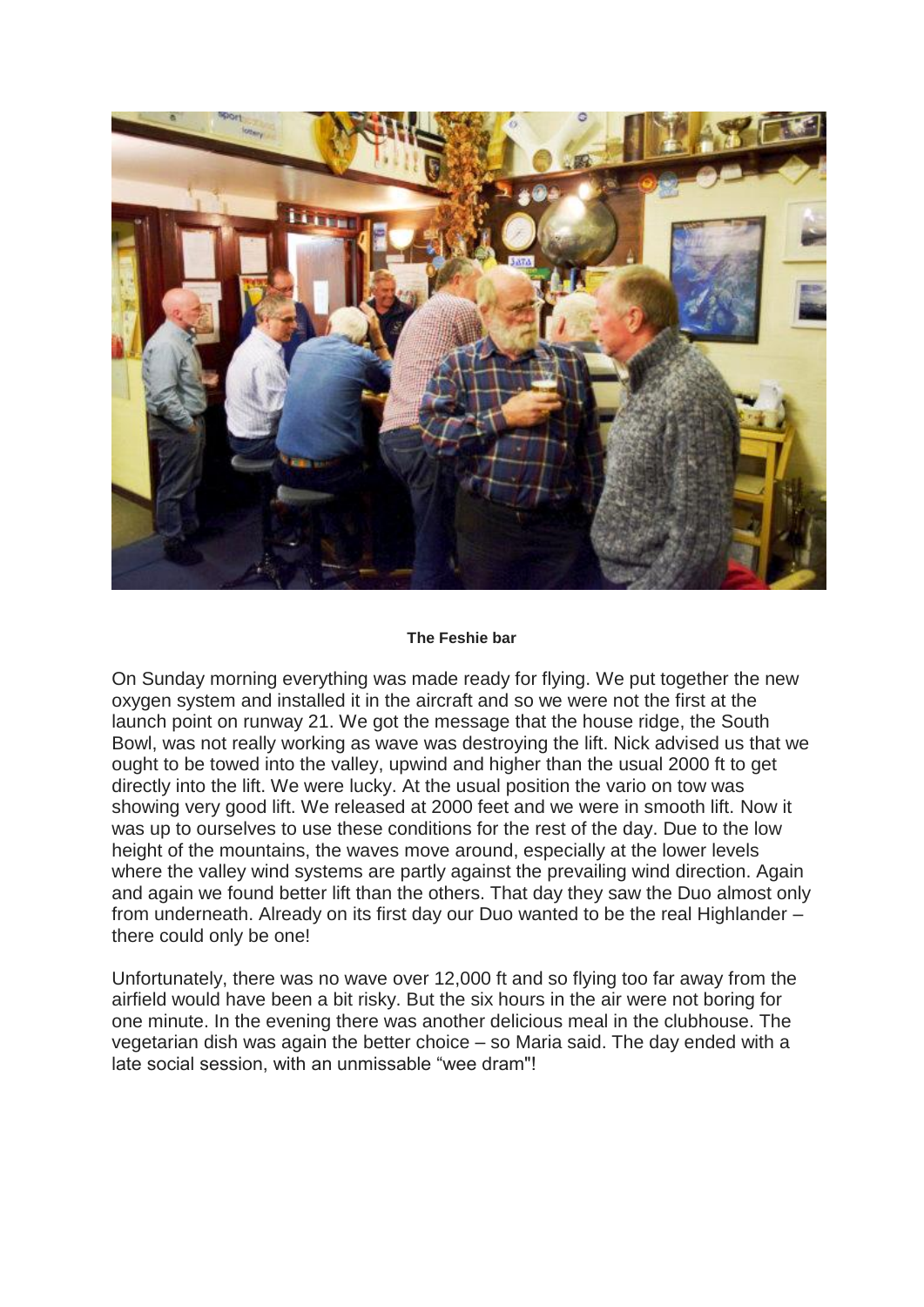

# **Ready for takeoff at Feshiebridge**

The next day there was a little more wind from the south at ground level. However at height the wind speed was less and more westerly. Yet again the conditions were not ideal for higher wave systems to develop, but they were enough for good local flying!

This time we released on the house ridge and made a couple of figure eights and circles in the rotor. Above that we found smooth rising air which took us to 1800m. From there we hopped to the south into the next system. In this wave, we climbed to 3500 m. No matter how hard we tried in the areas of strongest lift which were marked by impressive lenticulars, on this day the higher wave systems remained unattainable for all gliders in Scotland.

In the lower wave we could easily fly in the smooth lift and admire the scenery. We flew over the watershed between the River Feshie and the River Dee, looking to the east into Royal Deeside.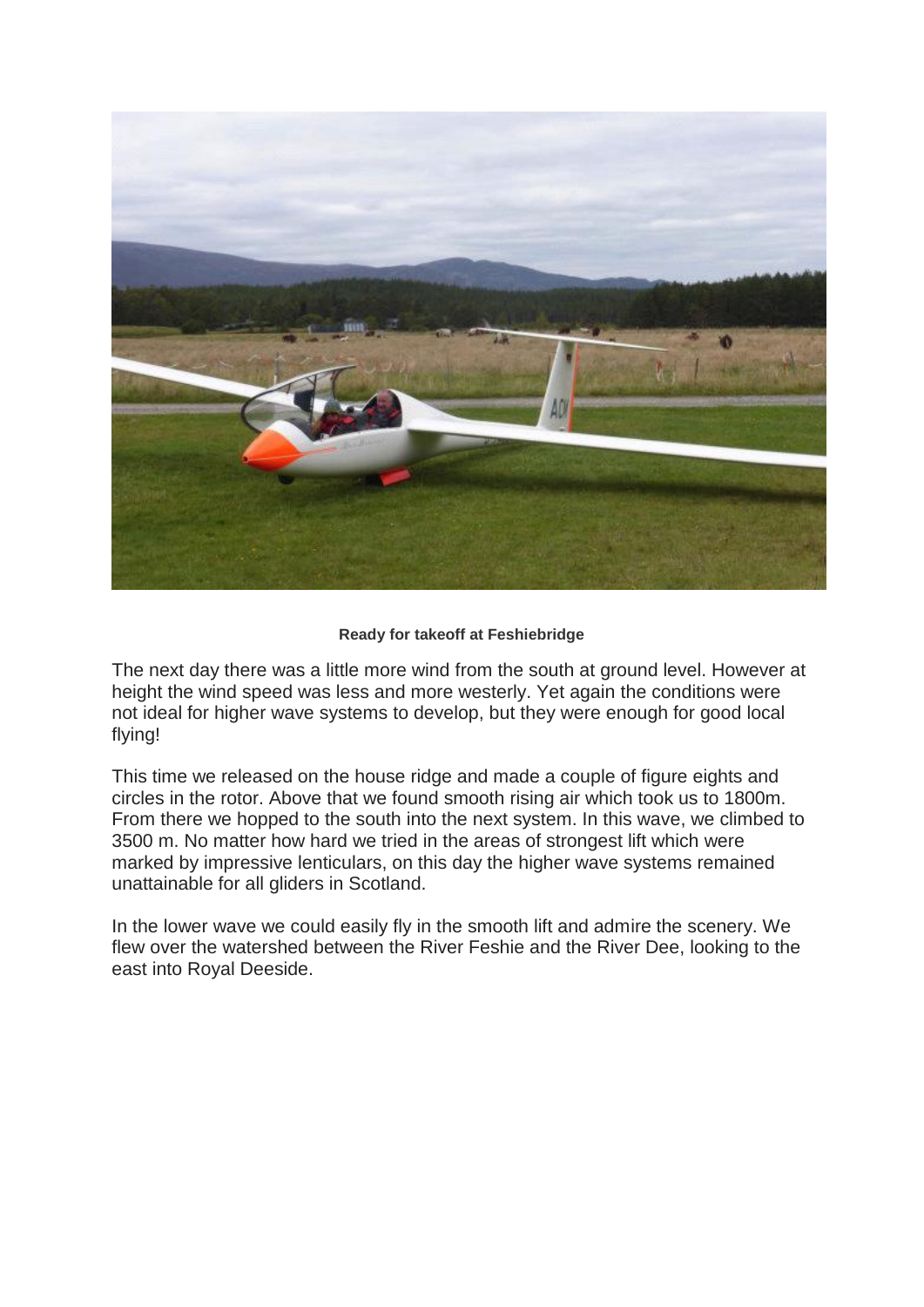

# **Above the clouds at Feshiebridge**

Soon we heard a deep penetrating voice on the radio. "Rainbow One Romeo" was calling Aboyne while on approach to Balmoral Castle. A helicopter with royal passengers was inbound.

A little later we were away from the royal security area in 1-2 meters of smooth lift in Upper Deeside. When we were just west of Braemar, about 30 km east of the airfield, we lost the wave or it collapsed and the light lenticulars were more indistinct. In heavy sink we went downwind over the higher mountains towards the windward slopes. We were in 5 m / s down as we were still much too high for the hill lift to weaken the downdraft

The entire south side of the Cairngorms seemed to be overlaid by a large area of descending wave, or was it another atmospheric phenomenon through the southern section of the Grampian Mountains between the valleys of the Dee and Feshie and the Tay? Our glide ratio declined to single digits and we were worried whether we would get back to the airfield. The ground approached, but no lift. At last we arrived low at the airfield, despite having tried circling in rotor at Coire Garblach. In the end we were too low to do anything except land.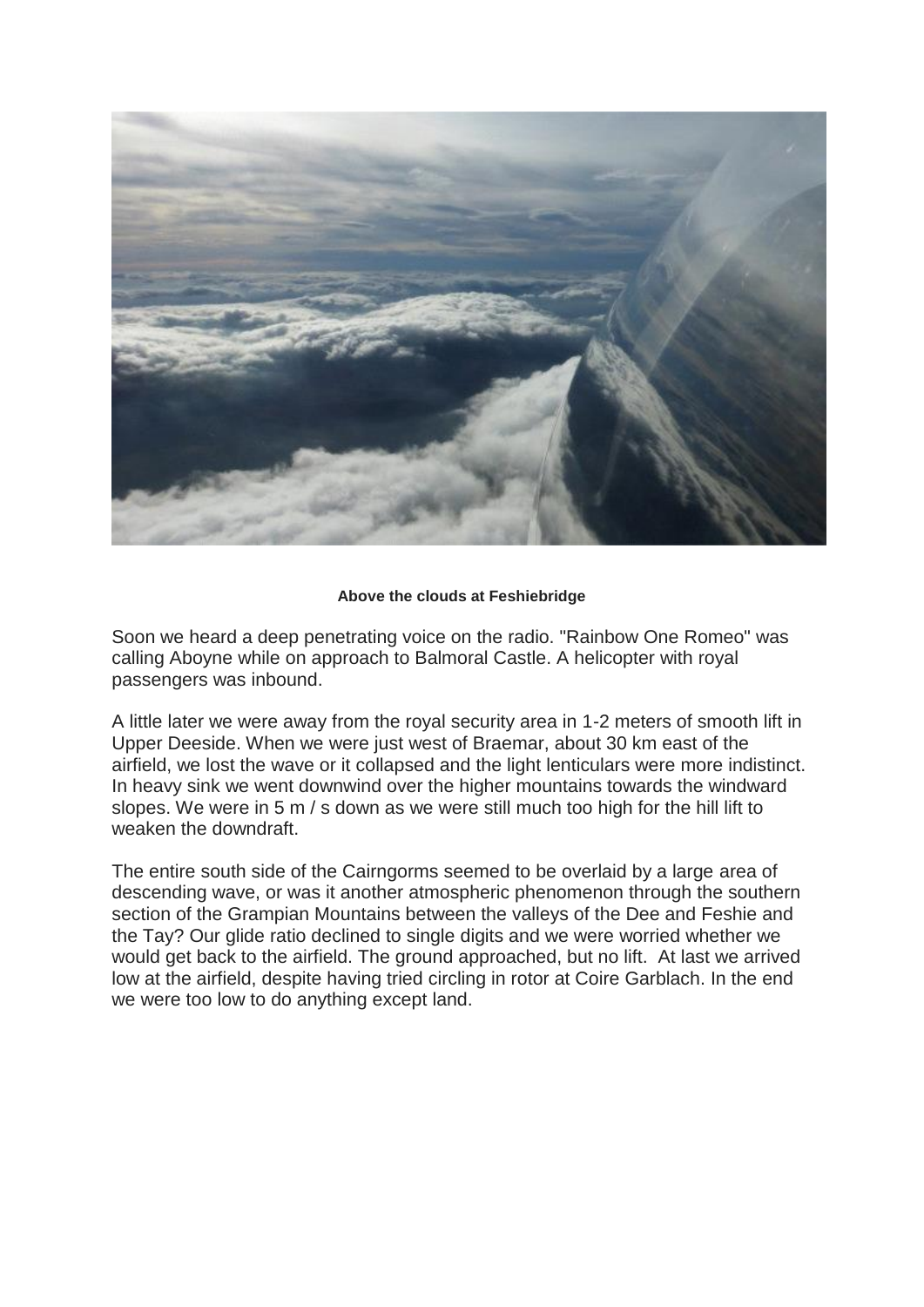

# **Flying on the house ridge in late afternoon**

But we arrived in time for 5 clock tea. Because of the good conversation we changed seamlessly to beer at 6 o clock and finished up with whisky at midnight. We heard that Mike Morrison with his Ventus B had the same problem as us and came back even lower. Paul Myers in his Ventus 2C chose a route to the north of the Cairngorms but also could not find any more lift over the mountains. Today the sky had truly fallen on our heads.

Ordinary people work 8 hours on Tuesdays. Ordinary glider pilots fly 8 hours on Tuesdays. The wind was a bit weaker than the previous day. The waves were neither high nor were they identifiable by wispy clouds.

Days with bright blue skies are rarely seen in Scotland. If you're flying at Feshie in a bit of wind you always have the possibility of climbing on the ridge and then go looking for wave.

If you don't find wave, then you simply go back to the ridge. So we spent 8 hours and 27 minutes doing that, and set a new record for Feshiebridge airfield with a task speed of 21.93 km / h. There have probably been faster flights so our record was only for flight duration!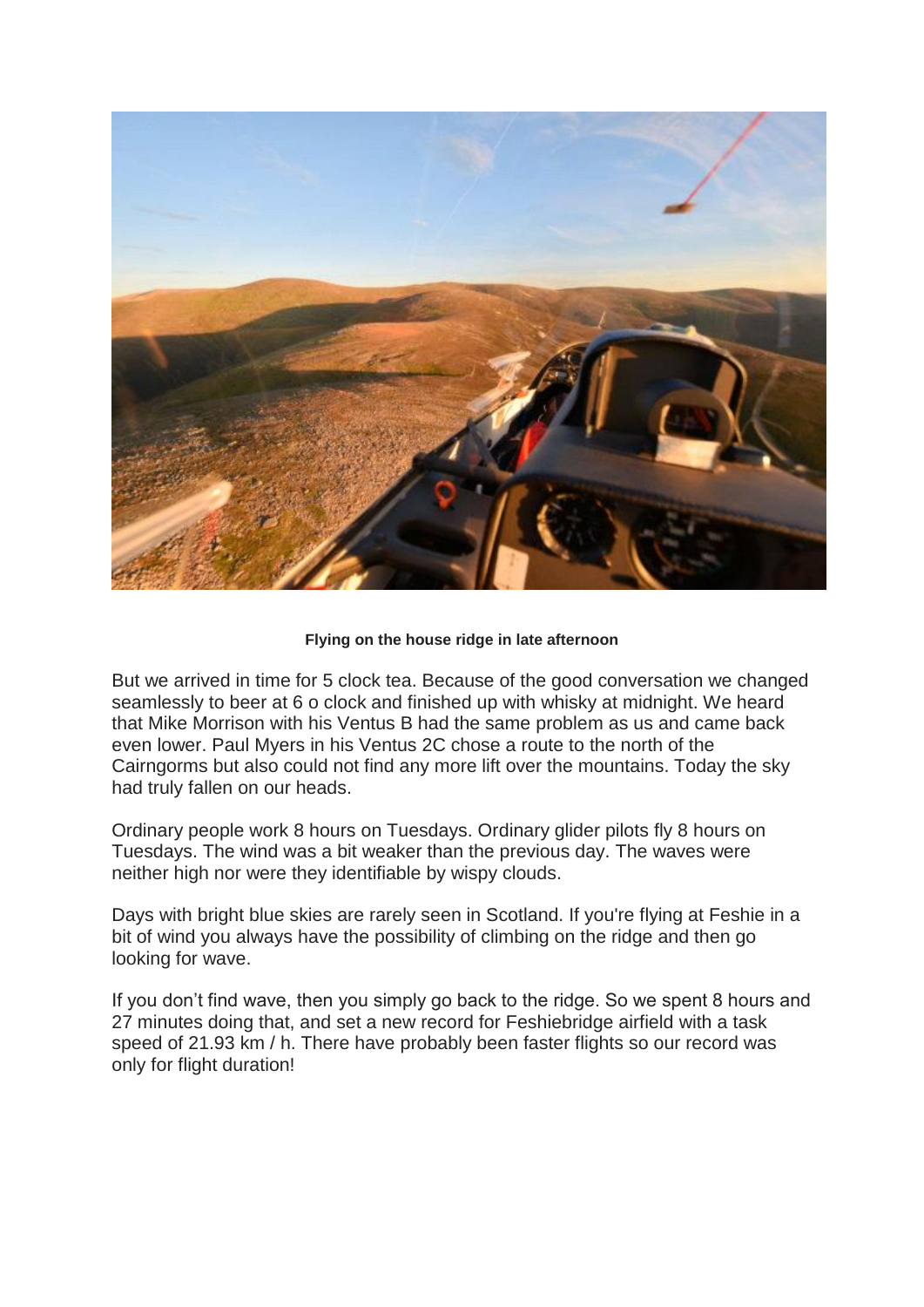

#### **Braeriach**

On Wednesday the wind was on holiday. In two short flights with nothing but reduced sink we could barely extend the flight time much beyond the time on tow. In the evening there was both meat and vegetarian haggis.

Thursday was again windless. A few people wanting aerotow practice continued with the same game as the previous day and flew anyhow. The longest glider flight including the aerotow time was 29 minutes. We took a trip on Loch Ness and drove to the west coast. On the west coast the mountains fall directly into the sea, forming impressive fjord-like Scottish sea lochs.

No wonder that the Harry Potter films were shot in this picturesque landscape. From a distance we saw Ben Nevis, which is the highest mountain of the UK with a height of 1344 meters. The weather was very unusual, beautifully warm in a cloudless sky. These weather conditions, resulting from pronounced high pressure are very rare in Scotland at this time of year. Unfortunately, such weather is useless for gliding, but it is very good for sightseeing.

On Friday morning, the sun again laughed in our faces and was telling us that the high pressure had barely moved. There was not a cloud in the sky, but there was light wind from the southwest. This was enough to maintain height on the house ridge but the wind direction and strength was not good enough for wave and other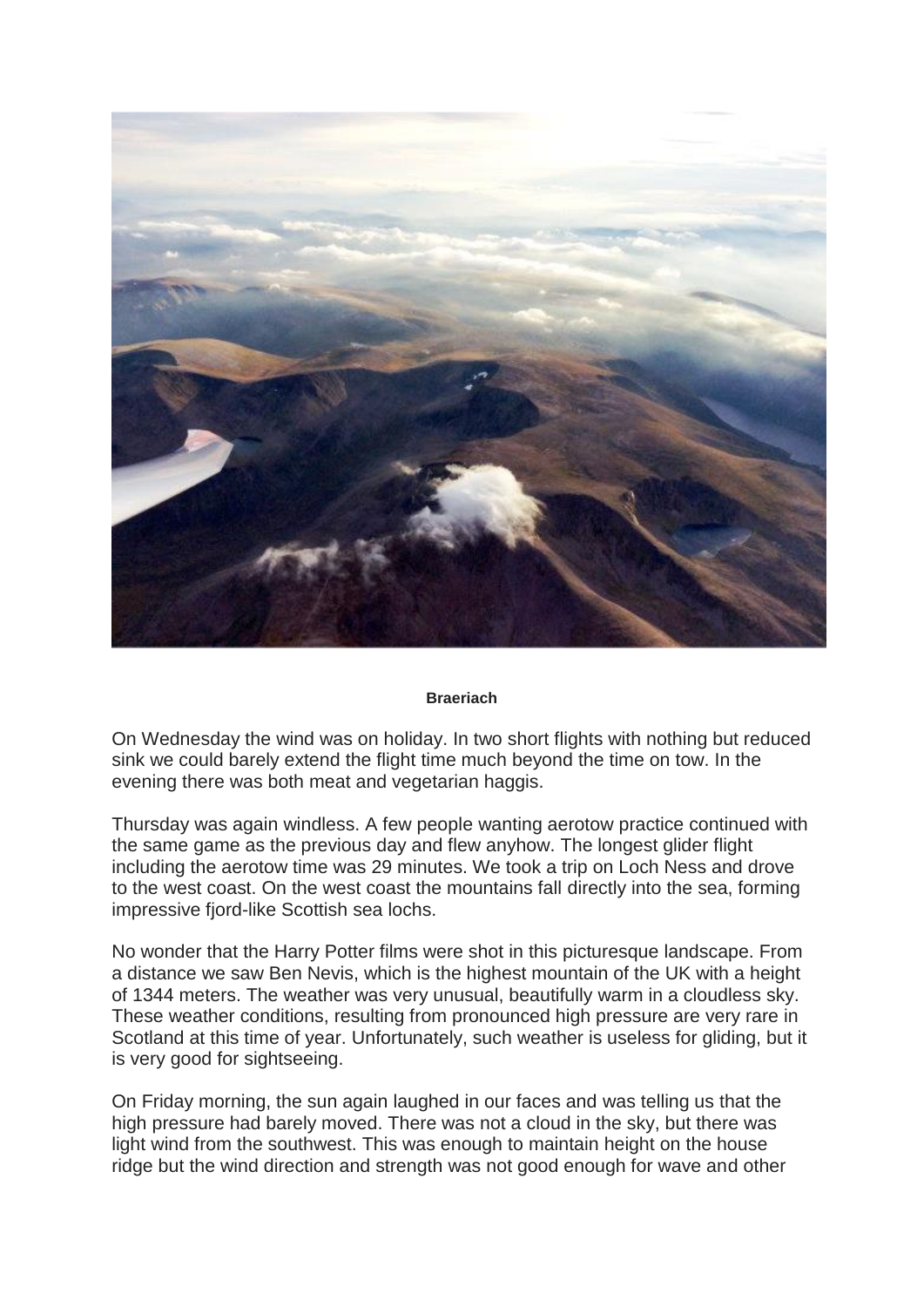forms of lift. The wind was just too weak. On this Friday, there was a ceremony to spread the ashes of a prematurely deceased Club member. For this the wind was unfortunately too strong and coming from the wrong direction. The ashes did not go into the Feshie river but blew back towards the audience. From the ashes of a genuine highlander, Maria flew with Nick in the ASH, registration FWW - short for F\*\*\*\*ing Wide Wings? This is fun, said Maria and the ASH didn't land for some time. When flying with an airspeed indicator, scaled in mph, an altimeter which displays "feet" and a variometer which represents the rate of climb in knots she reverted to flying by colours and kept the needles in the green segments. Moritz clung to the hillside in the Duo and gave lessons in converting units the other way around.

On Saturday there was no wind again. So we made the best of the day. We went shopping, helped at the aerodrome and explored the surrounding area on foot.



#### **Over Loch Avon**

On Sunday, the wind finally freshened. An easterly wind is not good for the airfield because rotor from the eastern Cairngorm range can occur directly above the runway. We were able to observe how the lee slopes of a rotor cloud line and stationary cloud lines rose steeply upwards. We resisted the attitude of the highlanders 'let's have a cup of tea first' and argued vociferously and with Germanic certainty that the wave would be working and that we wanted to fly. Can we have a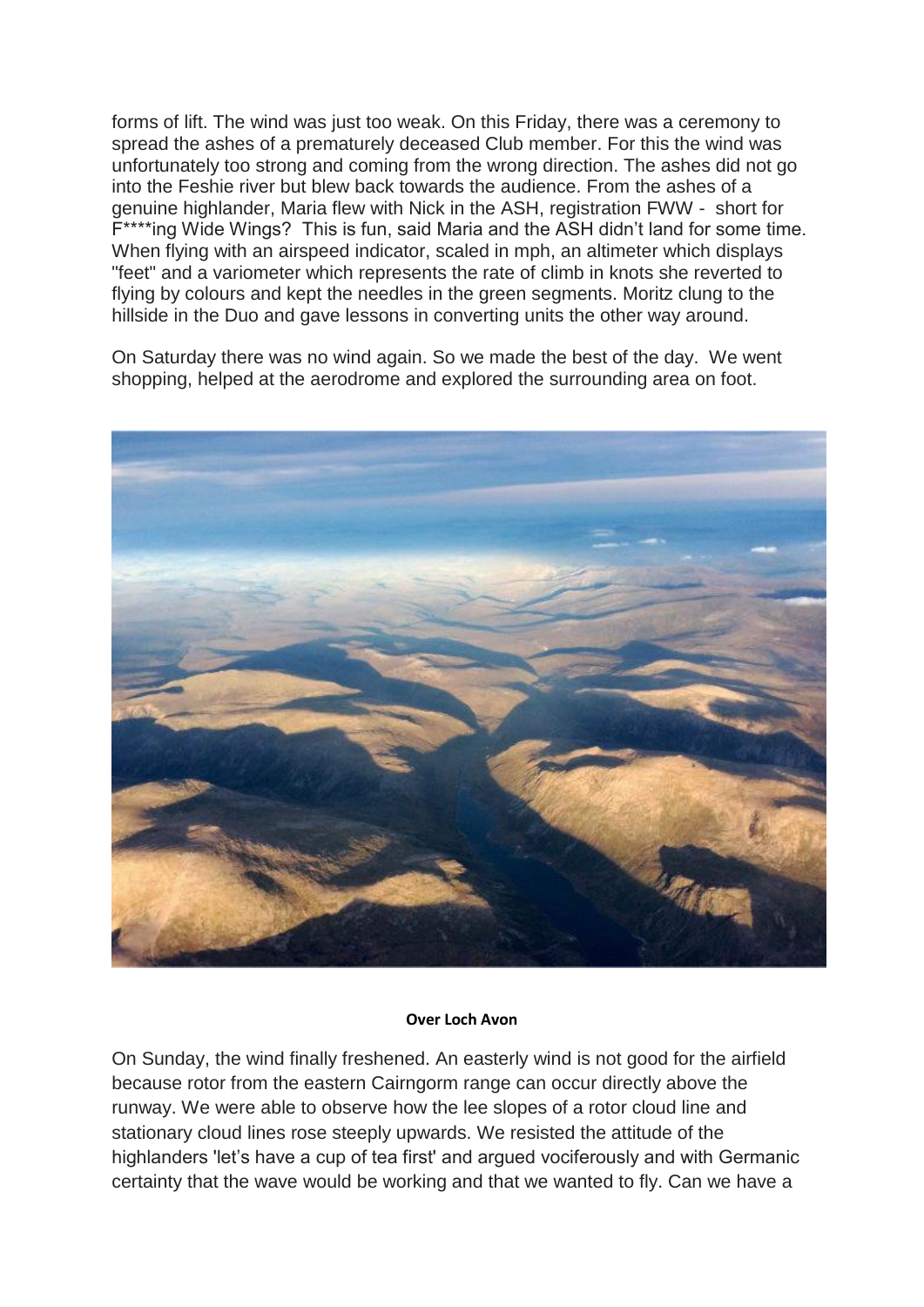tug pilot please! We were looked-at suspiciously by the locals. The Duo was ready to fly, but suddenly the Puchacz and ASH were in front of us at the launch point. Sneaky highlanders with their polite restraint! One must not underestimate them! Differing from the ASH we did not take a 3000ft tow to the fluffy rotor zones in front of us but instead first tried our luck with the beautiful autumn thermals further out in the Spey valley. The tow was 6 pounds cheaper. We flew in thermals for one hour and climb rates of 2 meters per second and more on the integrator were not uncommon, in autumn and in the far north!

In the lee of the mountains more rotor cloud was always forming and we worked slowly in front of it, in shreds of rotor and thermals. The more rotor, the worse the thermals. The transition was always exciting. Would the cumulus cloud base be high enough to allow us to fly upwind wind to the wave lift? After the second attempt and together with Nick's ASH we found the wave entry point. The wave was not higher than 1900 m MSL as the wind reduced with height and so we could not climb higher. The weather changed and the wave stopped altogether. Instead, there was now a large area of turbulent rotor. We had great vario swings up and down, but the height gains were not significant. Overall, we could barely stay up. We made various forays and ultimately found widespread smooth lift again. The logger indicated a west wind, but on the other hand the clouds to the east over the Cairngorms had a clear southeast movement, shooting an enormous cloud waterfall over the mountains from the east. That had to be a good convergence area. The line was now clearly marked by a cloud band, where we found good lift and we could have been able to fly until sunset. However we wanted to derig the Duo and treat ourselves to a little socialising.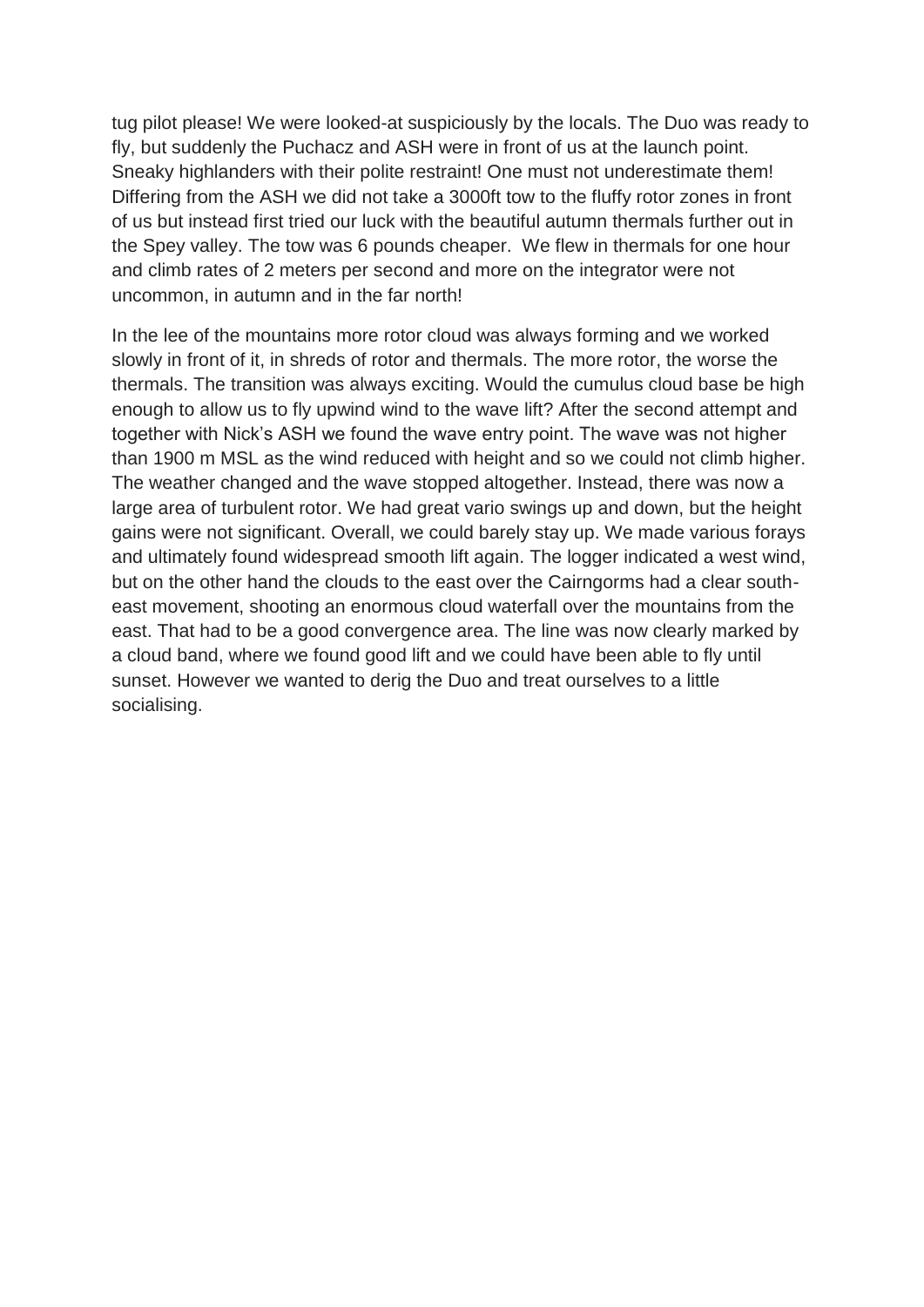

# **Loch Ericht**

Unfortunately, the Oktoberfest was over at Feshie. For the next week there would have been no way to get a launch. That's why we moved to Aboyne, a larger airfield with " professional " tow pilots and flight instructors which is located on the eastern side of the Cairngorms. There are two paved runways with an economical Scottish width of about 2 meters.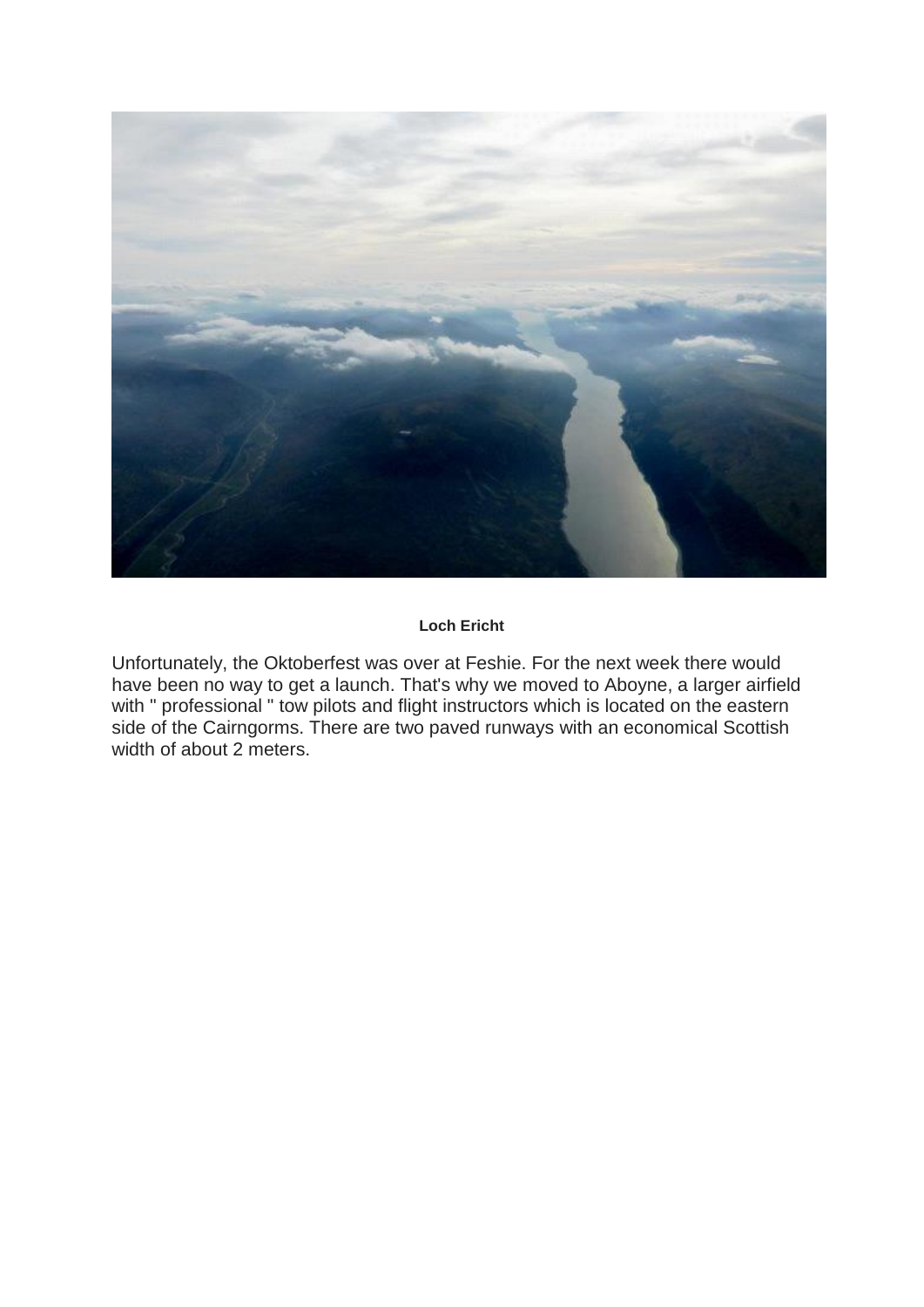

# **On the road to Aboyne**

From the air, you can think that you are over a big airport and wait to see an airliner on the take-off clearance. But there are " only " gliders that are towed into the vastness of Royal Deeside by two Piper Pawnees and a Remo. Since it was raining and low clouds made flying impossible, the day was just right for driving. Abyone offers accommodation in the clubhouse and we therefore stayed there.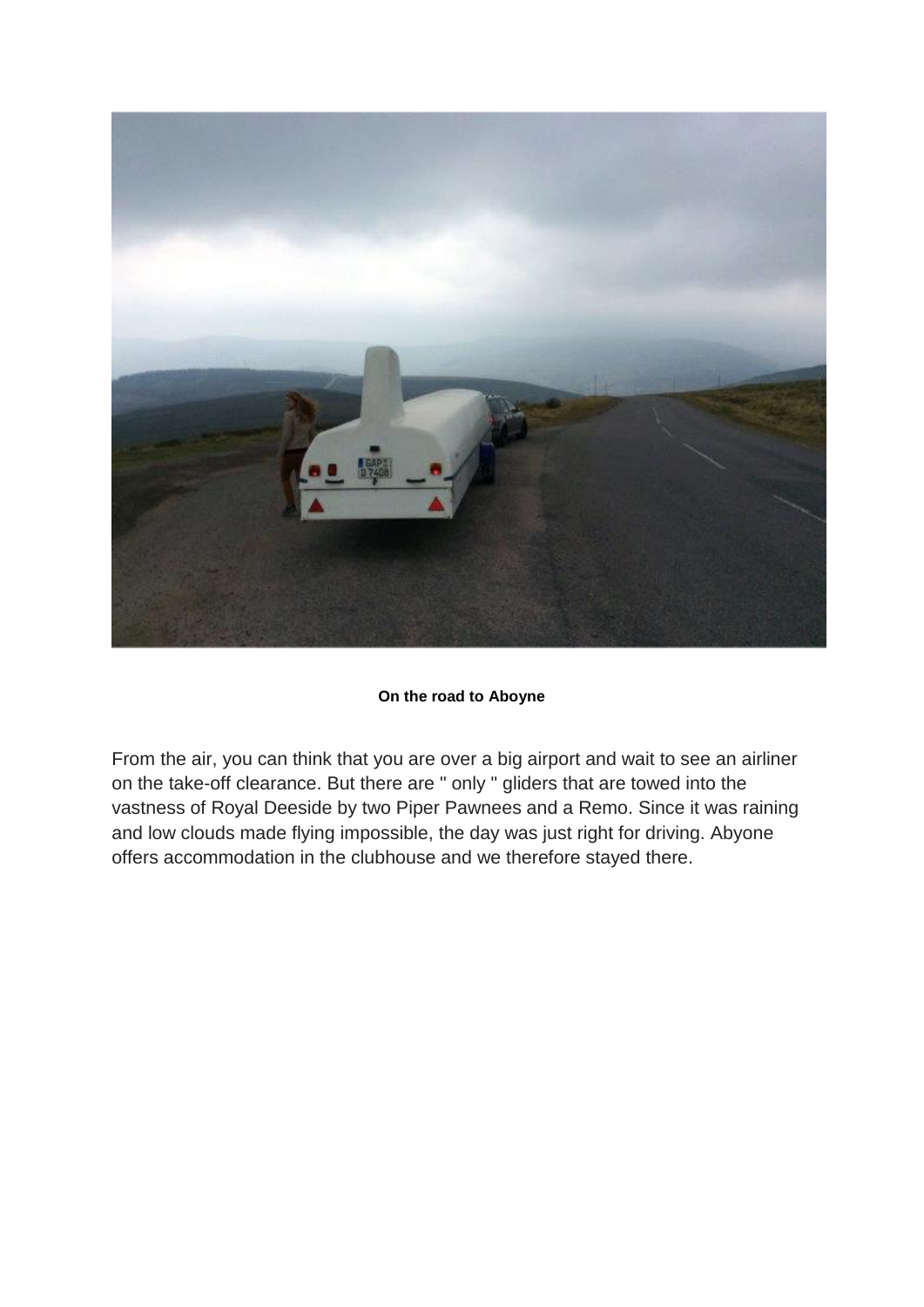

# **Pawnee tug at Aboyne**

On Tuesday it rained. Again we drove along a breathtaking winding road back to Feshie and on the way bought a couple of thank-you gifts for Phil and Fiona Hawkins. We had invited them to dinner in the Cairngorm Hotel in Aviemore to thank them for their hospitality.

On Wednesday the weather was no better. Aboyne is not far from the east coast so we took a trip there and visited Stonehaven and Aberdeen. The sea was stormy and the waves were very impressive and fascinating, even if they were "only" water waves. A ruined castle at Stonehaven which is very exposed, on a cliff surrounded by the sea would definitely have been a questionable place to live.

The cost of touring the ruins was too much for us and so we only looked at the collapsed walls from the vicinity of the entrance area. Then we went into the oil capital of Aberdeen, which Moritz knows well from his professional work.

Maria found it difficult to imagine living in one of the grey granite Aberdeen houses, built for small people. Weather grey, grey houses, grey streets, grey water, grey ships. Aberdeen still has a lot to offer, for example, the most sunny days in the UK, but unfortunately on that day it was hard to believe.

Later it became soarable, and the rather small Scottish mountains were below cloudbase. The English guests from Lasham told us that had to go to fly and could not help us, so the two of us rigged the Duo in record time. Luckily the plane took pity on us and especially on Moritz's back. In five minutes, the pins were in. Tips for rigging with only two people: when there are size and strength differences in the rigging crew, it makes sense after inserting the wing root to swap positions: strong and big changes with small and not quite as strong from the root to wing tip, then everything is easier. Unfortunately, the wind was too weak for wave to form. In Aboyne one is dependent on wave, since there is no ridge in the immediate vicinity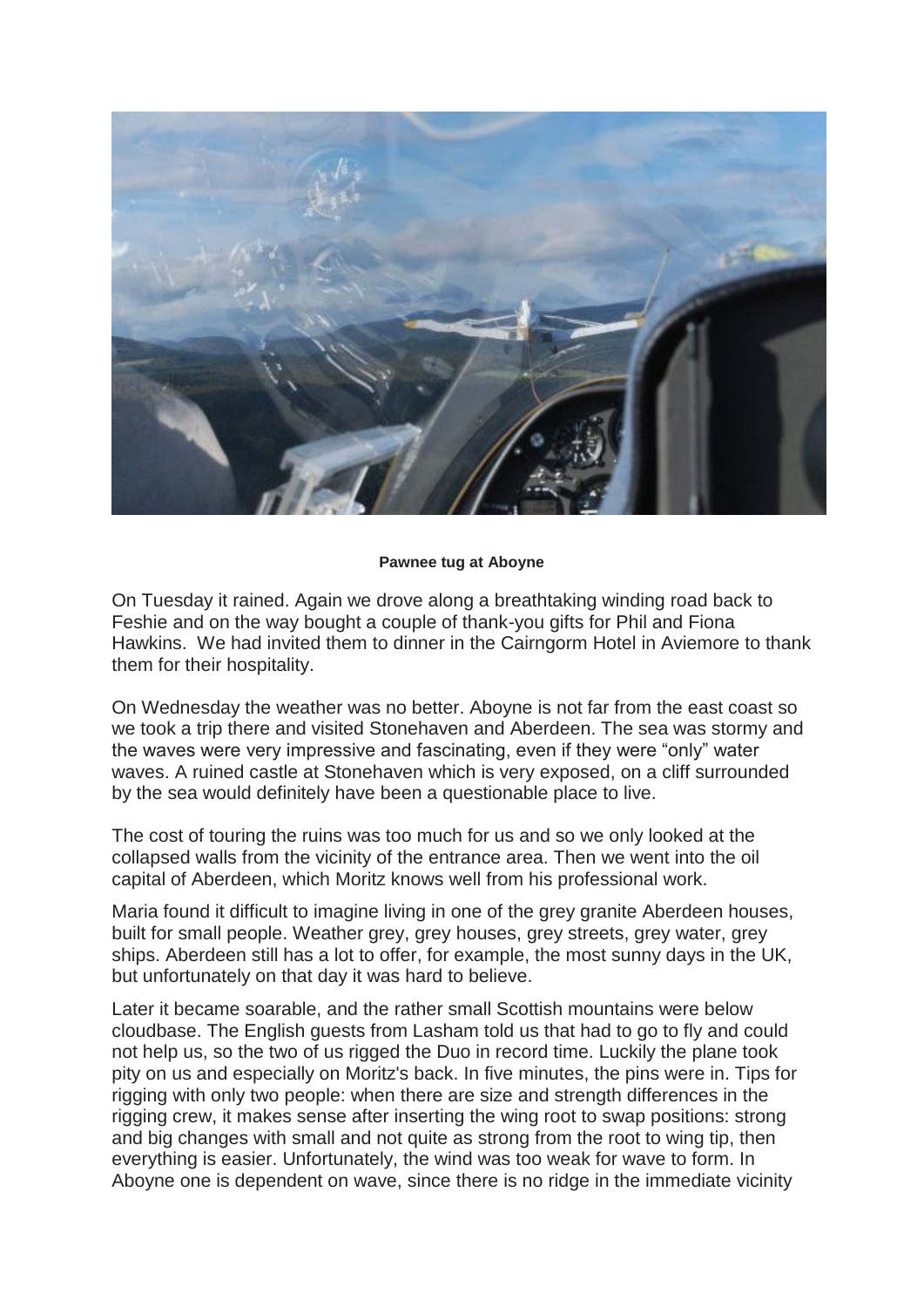of the airfield. Fortunately thermals formed in the afternoon and we were able to have a nice afternoon flight in the area around the airfield.



#### **Thermalling over Aboyne**

Unfortunately Friday was our last day in Scotland. The wind had strengthened a bit more and we launched with about 30 other aircraft in the early morning. There was an area of rotor lift, but unfortunately only a single wave. All the gliders were playing in it. The evasive manoeuvres were interesting – the visitors from Lasham probably wanted to revive the Battle of Britain, as we were attacked from all sides in the intermittent and narrow areas of lift. The wind slowed down with altitude, this wind shear caused the wave to roll over backwards and upwind there were strong downdrafts next to narrow chimney-like zones of lift. It was easy to fly out of the very good lift of up to 5 m/s. Nevertheless, this difficult flight was a great finish. Two weeks gliding in one of the most diverse, the most varied and scenically impressive flying areas in Europe. Sometimes all types of lift can be experienced in a single flight, from ridge lift, rotor, wave and thermals to convergence, particularly in sea breezes. Another impressive feature is the sensation when flying high above the clouds, which is due to the low cloudbase and the lack of scale in the scenery.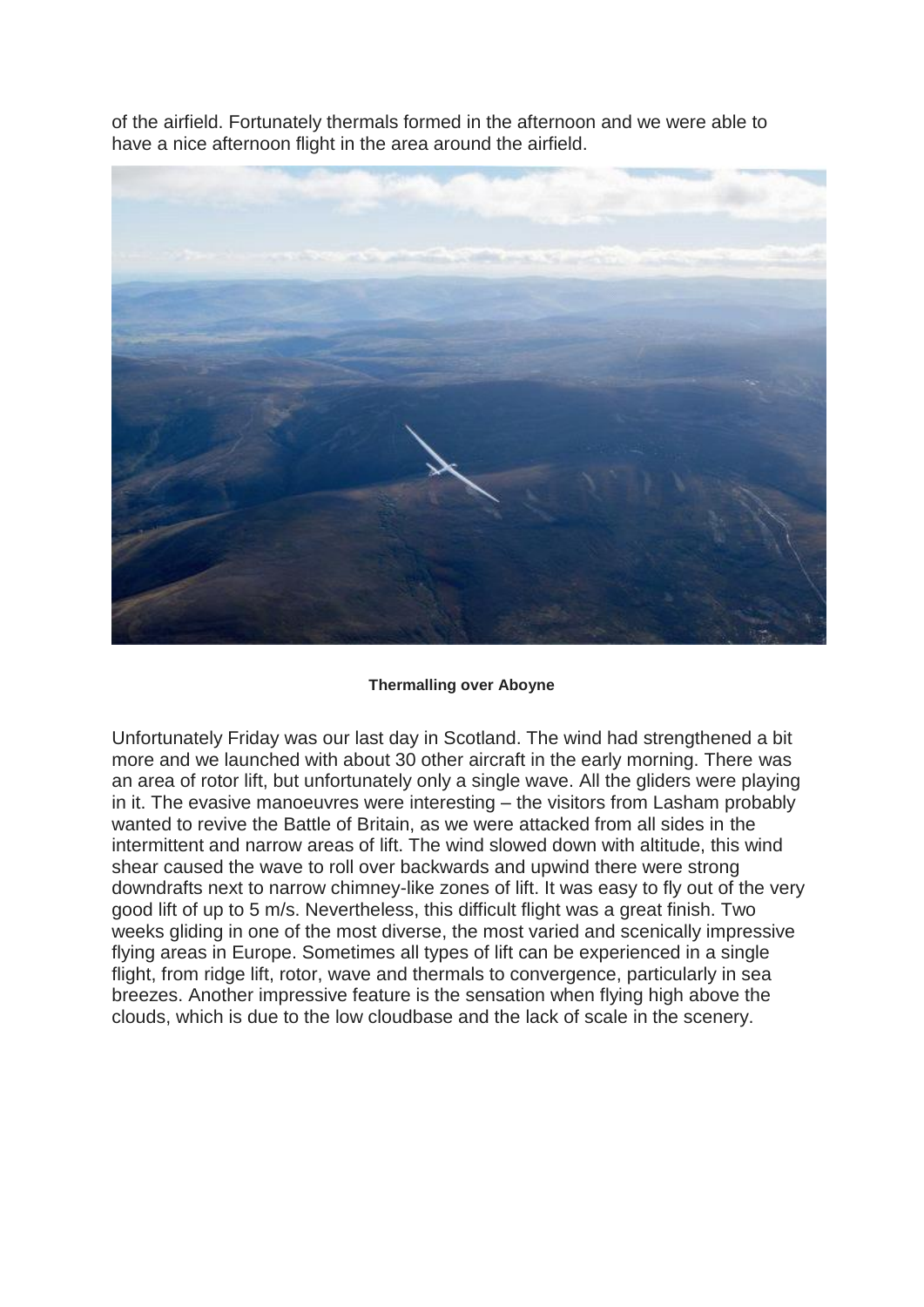

# **In the wave over Aboyne**

Shortly after landing, we moved out of the accommodation, paid our bill and left towards the south the same evening. After 2000 km we arrived at Ohlstadt on Sunday afternoon and were warmly welcomed by Norbert Schummer who made us coffee. We're back home, but it is here really the most beautiful? Och aye, would be a Scottish response. Yes mon!

We, Maria and Moritz and of course, the Duo ACM D - 7408 had a very relaxing and exciting two weeks. The crew coordination went very well despite the two of us spending a total of 35 hours in the narrow cockpit. Control was intuitively exchanged in flight.